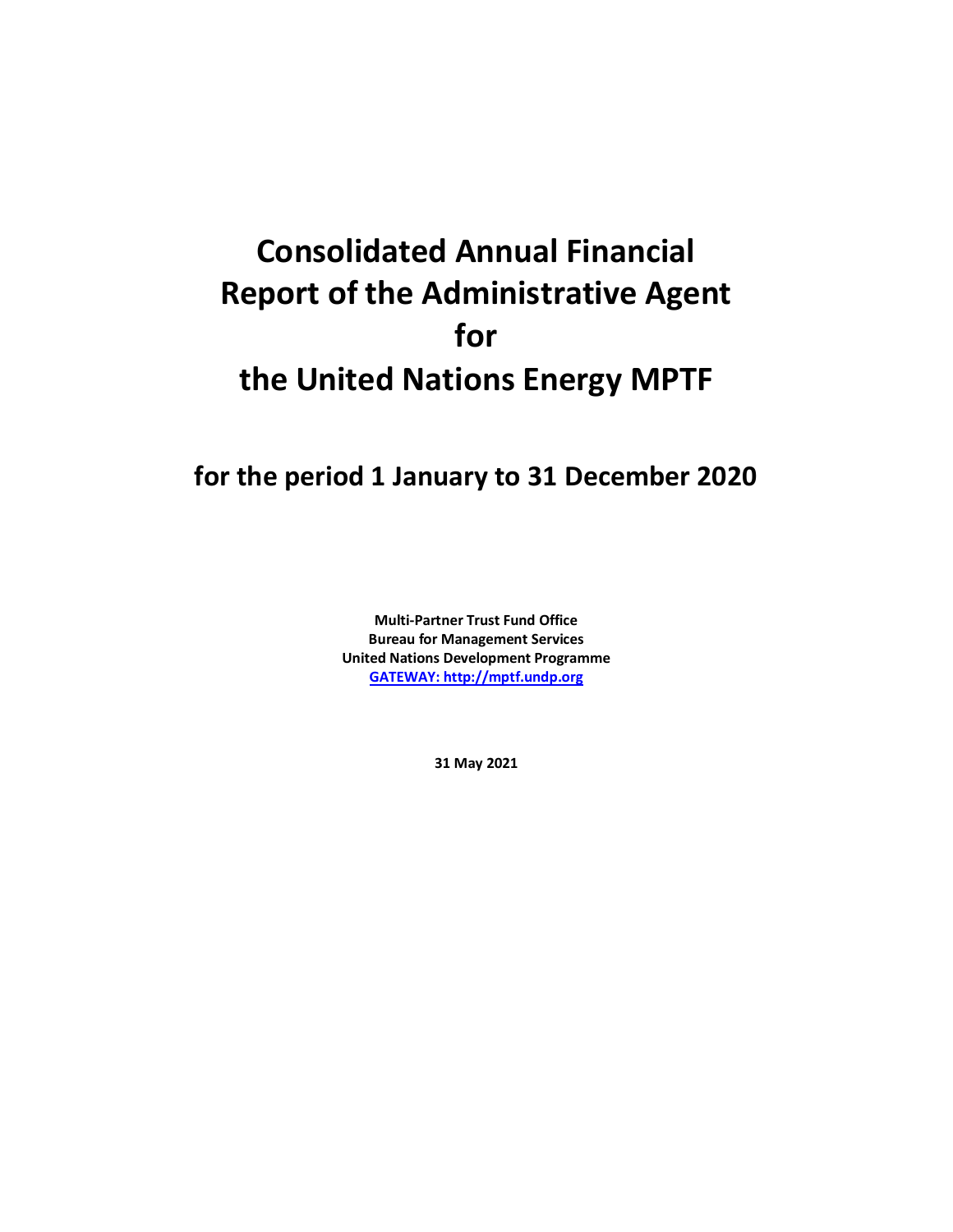#### UN ENERGY MPTF FUND CONSOLIDATED ANNUAL FINANCIAL REPORT **2020**

# <span id="page-1-0"></span>**PARTICIPATING ORGANIZATIONS CONTRIBUTORS**



Executive Office of the Secretary-General



United Nations Development Programme



United Nations Industrial Development Organisation



**UNOPS** United Nations Office for Project Services

<span id="page-1-1"></span>



United Kingdom

DENMARK



GERMANY



ICELAND



Non-profit Organization

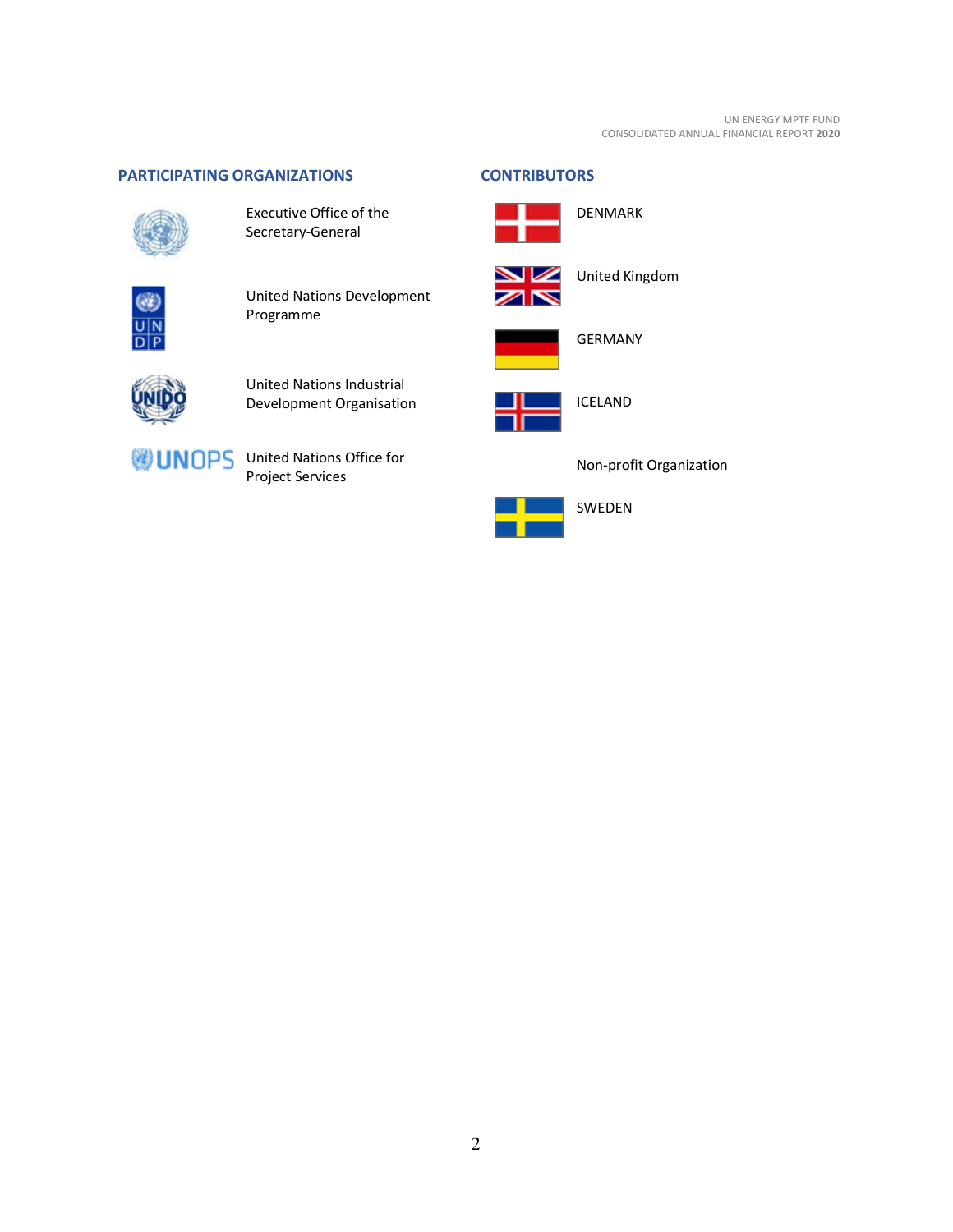#### <span id="page-2-0"></span>**DEFINITIONS**

#### **Allocation**

Amount approved by the Steering Committee for a project/programme.

#### **Approved Project/Programme**

A project/programme including budget, etc., that is approved by the Steering Committee for fund allocation purposes.

#### **Contributor Commitment**

Amount(s) committed by a donor to a Fund in a signed Standard Administrative Arrangement with the UNDP Multi-Partner Trust Fund Office (MPTF Office), in its capacity as the Administrative Agent. A commitment may be paid or pending payment.

#### **Contributor Deposit**

Cash deposit received by the MPTF Office for the Fund from a contributor in accordance with a signed Standard Administrative Arrangement.

#### **Delivery Rate**

The percentage of funds that have been utilized, calculated by comparing expenditures reported by a Participating Organization against the 'net funded amount'.

#### **Indirect Support Costs**

A general cost that cannot be directly related to any particular programme or activity of the Participating Organizations. UNDG policy establishes a fixed indirect cost rate of 7% of programmable costs.

#### **Net Funded Amount**

Amount transferred to a Participating Organization less any refunds transferred back to the MPTF Office by a Participating Organization.

#### **Participating Organization**

A UN Organization or other inter-governmental Organization that is an implementing partner in a Fund, as represented by signing a Memorandum of Understanding (MOU) with the MPTF Office for a particular Fund.

#### **Project Expenditure**

The sum of expenses and/or expenditure reported by all Participating Organizations for a Fund irrespective of which basis of accounting each Participating Organization follows for donor reporting.

#### **Project Financial Closure**

A project or programme is considered financially closed when all financial obligations of an operationally completed project or programme have been settled, and no further financial charges may be incurred.

#### **Project Operational Closure**

A project or programme is considered operationally closed when all programmatic activities for which Participating Organization(s) received funding have been completed.

#### **Project Start Date**

Date of transfer of first instalment from the MPTF Office to the Participating Organization.

#### **Total Approved Budget**

This represents the cumulative amount of allocations approved by the Steering Committee.

#### **US Dollar Amount**

The financial data in the report is recorded in US Dollars and due to rounding off of numbers, the totals may not add up.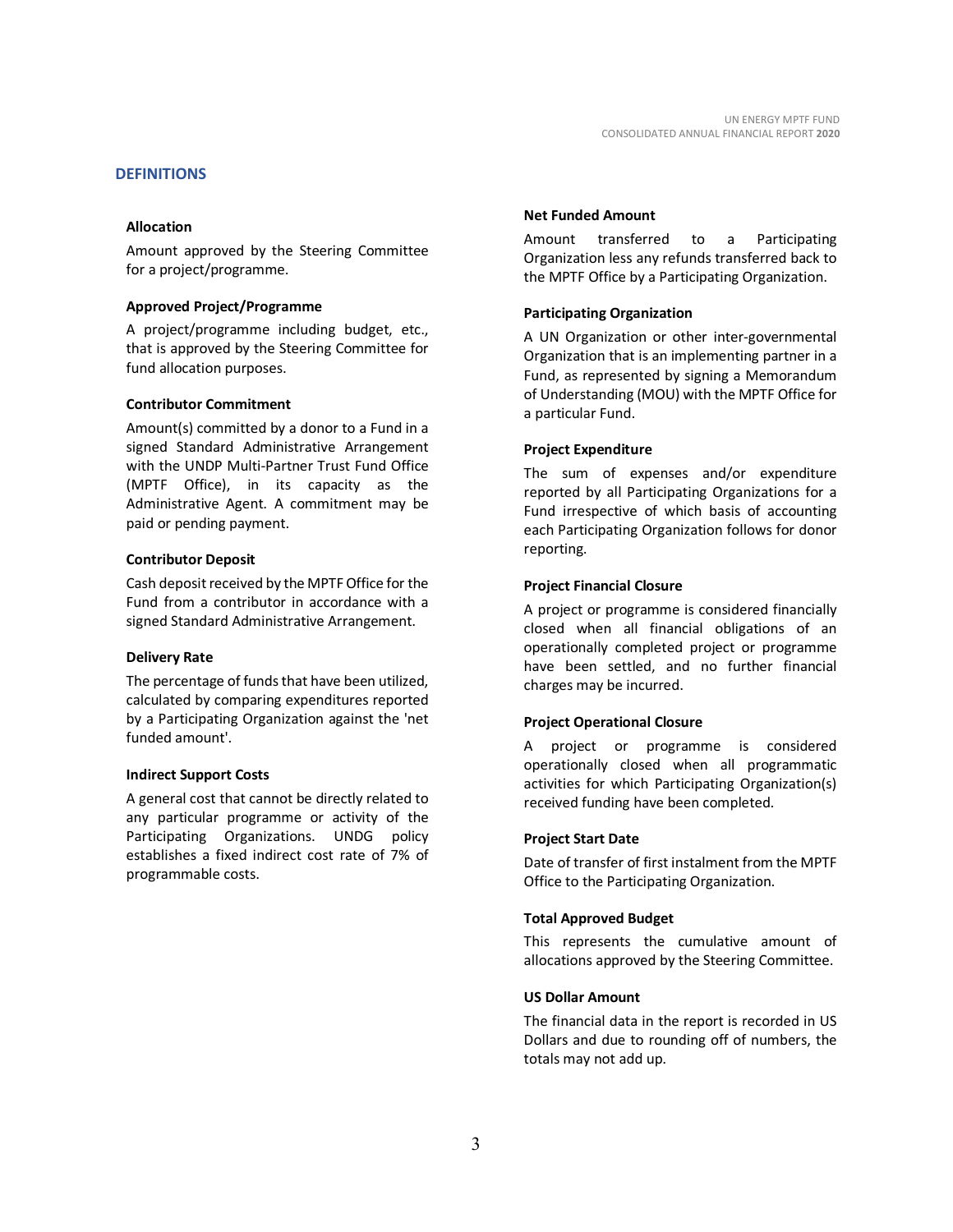# **Table of Contents**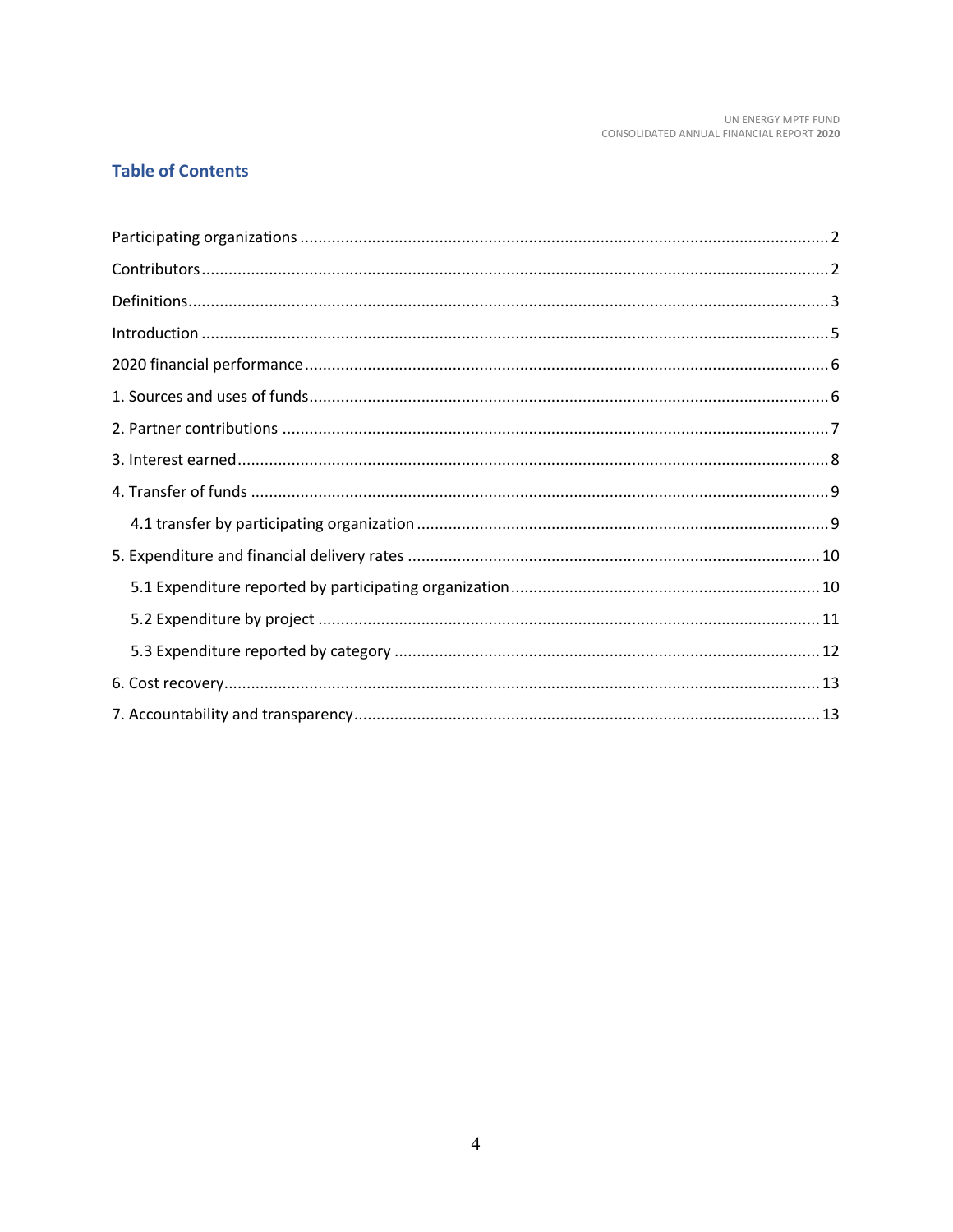#### <span id="page-4-0"></span>**INTRODUCTION**

This Consolidated Annual Financial Report of the **UN Energy MPTF Fund** is prepared by the United Nations Development Programme (UNDP) Multi-Partner Trust Fund Office (MPTF Office) in fulfillment of its obligations as Administrative Agent, as per the terms of Reference (TOR), the Memorandum of Understanding (MOU) signed between the UNDP MPTF Office and the Participating Organizations, and the Standard Administrative Arrangement (SAA) signed with contributors.

The MPTF Office, as Administrative Agent, is responsible for concluding an MOU with Participating Organizations and SAAs with contributors. It receives, administers and

manages contributions, and disburses these funds to the Participating Organizations. The Administrative Agent prepares and submits annual consolidated financial reports, as well as regular financial statements, for transmission to contributors.

This consolidated financial report covers the period 1 January to 31 December **2020** and provides financial data on progress made in the implementation of projects of the **UN Energy MPTF Fund**. It is posted on the MPTF Office GATEWAY [\(http://mptf.undp.org/factsheet/fund/SEA00\)](http://mptf.undp.org/factsheet/fund/SEA00).

The financial data in the report is recorded in US Dollars and due to rounding off of numbers, the totals may not add up.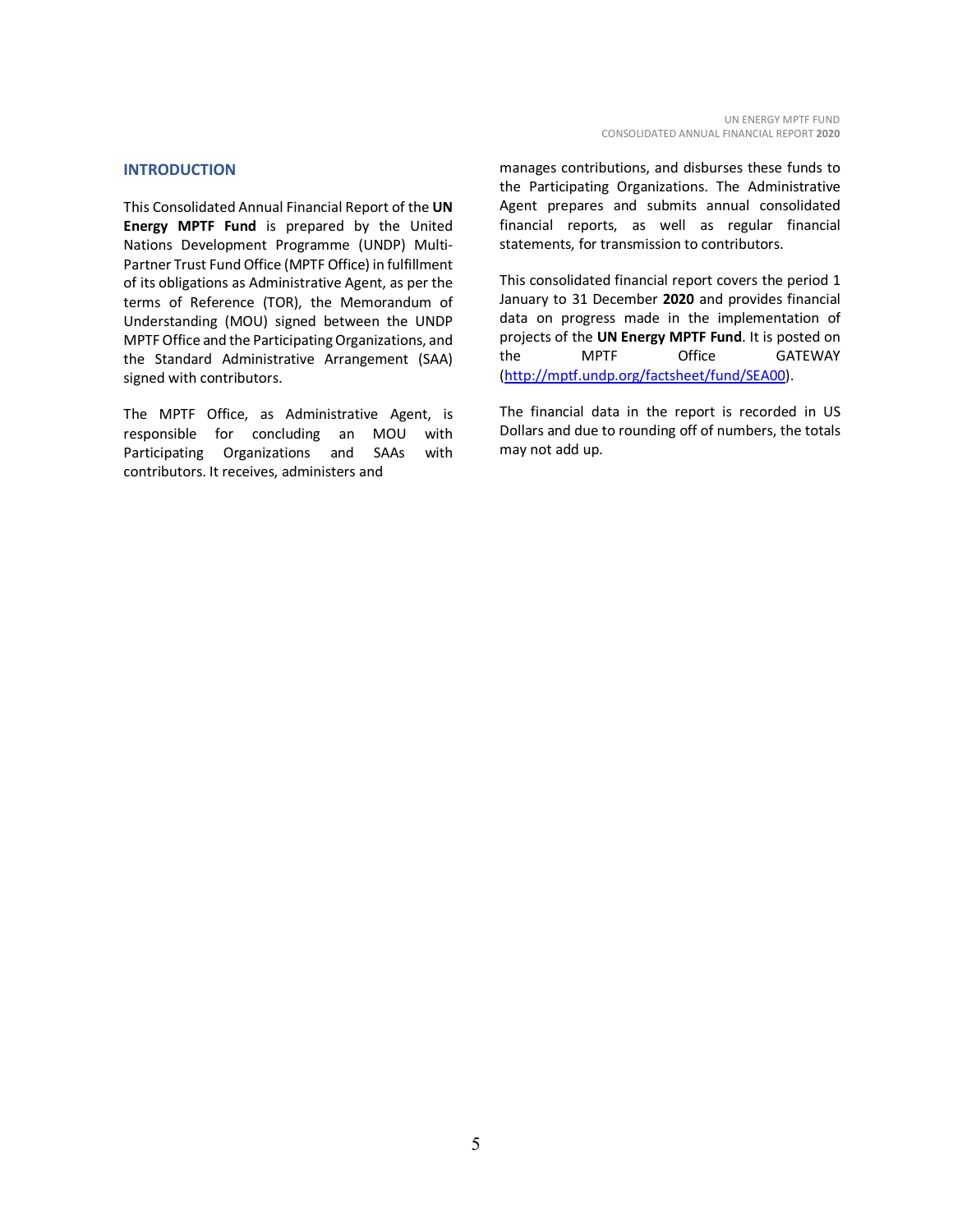#### <span id="page-5-0"></span>**2020 FINANCIAL PERFORMANCE**

This chapter presents financial data and analysis of the **UN Energy MPTF Fund** using the pass-through funding modality as of 31 December **2020**. Financial information for this Fund is also available on the MPTF Office GATEWAY, at the following address: [http://mptf.undp.org/factsheet/fund/SEA00.](http://mptf.undp.org/factsheet/fund/SEA00)

#### <span id="page-5-1"></span>**1. SOURCES AND USES OF FUNDS**

As of 31 December **2020**, **6** contributors deposited US\$ **12,680,771** in contributions and US\$ **62,850** was earned in interest. Refunds to contributors were US\$ **28,197**.

The cumulative source of funds was US\$ **12,715,424** (see respectively, Tables 2 and 3). Of this amount, US\$ **11,538,897** has been net funded to **4** Participating Organizations, of which US\$ **11,538,897** has been reported as expenditure. The Administrative Agent fee has been charged at the approved rate of 1% on deposits and amounts to US\$ **126,808**. Table 1 provides an overview of the overall sources, uses, and balance of the **UN Energy MPTF Fund** as of 31 December 2020.

#### **Table 1. Financial Overview, as of 31 December 2020 (in US Dollars)**

|                                                                 | Annual 2019 | Annual 2020 | <b>Cumulative</b> |
|-----------------------------------------------------------------|-------------|-------------|-------------------|
| <b>Sources of Funds</b>                                         |             |             |                   |
| Contributions from donors                                       |             |             | 12,680,771        |
| Fund Earned Interest and Investment Income                      | 18,625      | 11,584      | 46,957            |
| Interest Income received from Participating Organizations       | 15,336      |             | 15,893            |
| Refunds by Administrative Agent to Contributors                 |             |             | (28, 197)         |
| Fund balance transferred to another MDTF                        |             |             |                   |
| Other Income                                                    |             |             |                   |
| <b>Total: Sources of Funds</b>                                  | 33,961      | 11,584      | 12,715,424        |
| <b>Use of Funds</b>                                             |             |             |                   |
| <b>Transfers to Participating Organizations</b>                 |             |             | 12,484,768        |
| Refunds received from Participating Organizations               | (945, 871)  |             | (945, 871)        |
| <b>Net Funded Amount</b>                                        | (945, 871)  |             | 11,538,897        |
| <b>Administrative Agent Fees</b>                                |             |             | 126,808           |
| Direct Costs: (Steering Committee, Secretariatetc.)             |             |             |                   |
| <b>Bank Charges</b>                                             | 23          | 31          | 309               |
| <b>Other Expenditures</b>                                       |             |             |                   |
| <b>Total: Uses of Funds</b>                                     | (945, 848)  | 31          | 11,666,013        |
| Change in Fund cash balance with Administrative Agent           | 979,809     | 11,553      | 1,049,411         |
| Opening Fund balance (1 January)                                | 58,049      | 1,037,858   |                   |
| <b>Closing Fund balance (31 December)</b>                       | 1,037,858   | 1,049,411   | 1,049,411         |
| Net Funded Amount (Includes Direct Cost)                        | (945, 871)  |             | 11,538,897        |
| Participating Organizations' Expenditure (Includes Direct Cost) | 509         | (1,482)     | 11,538,897        |
| <b>Balance of Funds with Participating Organizations</b>        |             |             |                   |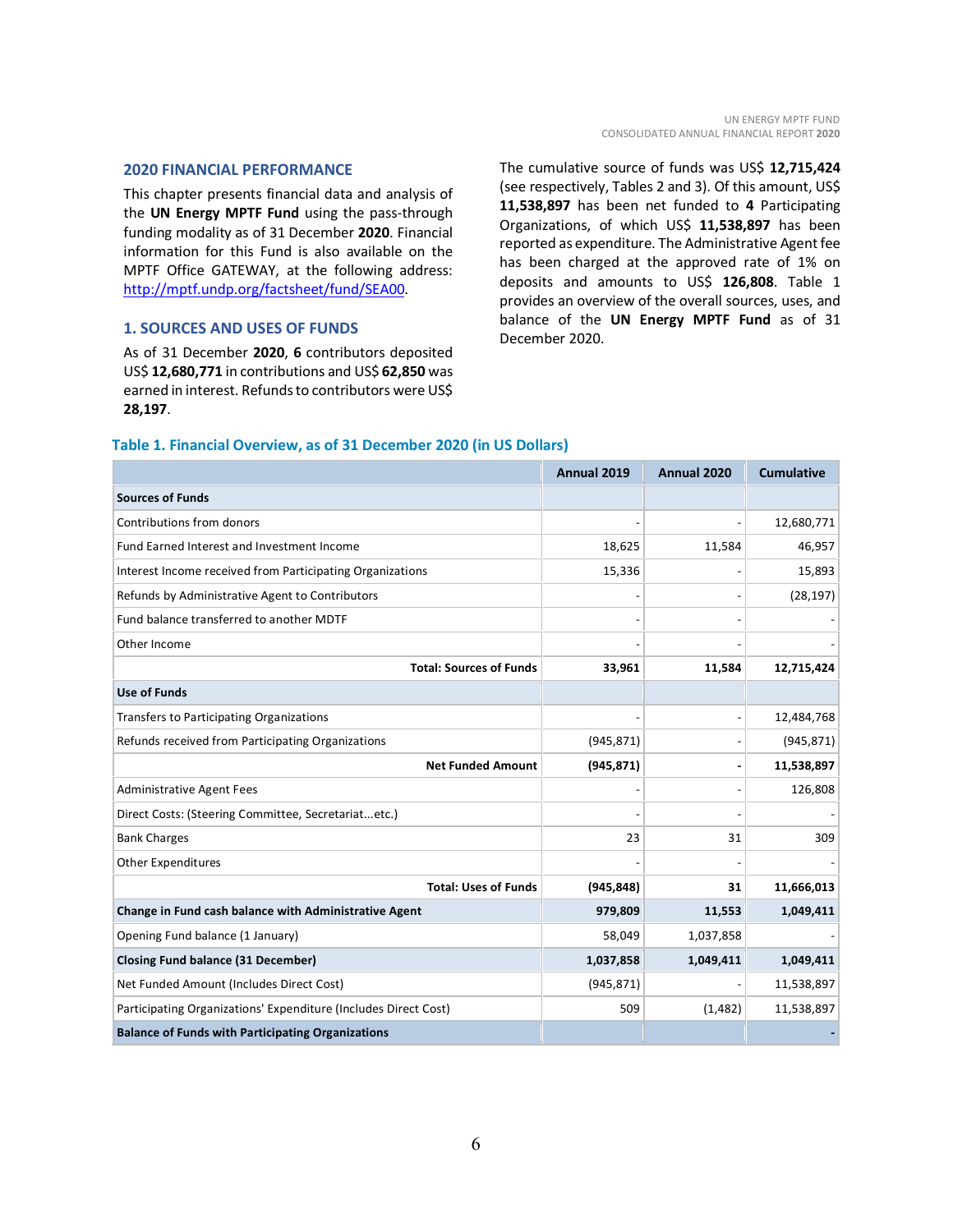#### <span id="page-6-0"></span>**2. PARTNER CONTRIBUTIONS**

Table 2 provides information on cumulative contributions received from all contributors to this Fund as of 31 December **2020**.

The **UN Energy MPTF Fund** is currently being financed by **6** contributors, as listed in the table below.

The table below includes commitments made up to 31 December **2020** through signed Standard Administrative Agreements, and deposits made through **2020**. It does not include commitments that were made to the fund beyond **2020**.

#### **Table 2. Contributors' Commitments and Deposits, as of 31 December 2020 (in US Dollars)**

| <b>Contributors</b>                     | <b>Total</b><br><b>Commitments</b> | <b>Prior Years</b><br>as of 31-Dec-2019<br><b>Deposits</b> | <b>Current Year</b><br><b>Jan-Dec-2020</b><br><b>Deposits</b> | <b>Total</b><br><b>Deposits</b> |
|-----------------------------------------|------------------------------------|------------------------------------------------------------|---------------------------------------------------------------|---------------------------------|
| DENMARK, Government of                  | 4,080,040                          | 4,080,040                                                  |                                                               | 4,080,040                       |
| DEPARTMENT FOR INT'L DEVELOPMENT (DFID) | 4,236,588                          | 4,236,588                                                  |                                                               | 4,236,588                       |
| <b>GERMANY, Government of</b>           | 990,543                            | 990,543                                                    |                                                               | 990,543                         |
| ICELAND, Government of                  | 350,000                            | 350,000                                                    |                                                               | 350,000                         |
| Non-profit Organization                 | 50,000                             | 50.000                                                     |                                                               | 50,000                          |
| SWEDEN, Government of                   | 2,973,600                          | 2,973,600                                                  |                                                               | 2,973,600                       |
| <b>Grand Total</b>                      | 12,680,771                         | 12,680,771                                                 |                                                               | 12,680,771                      |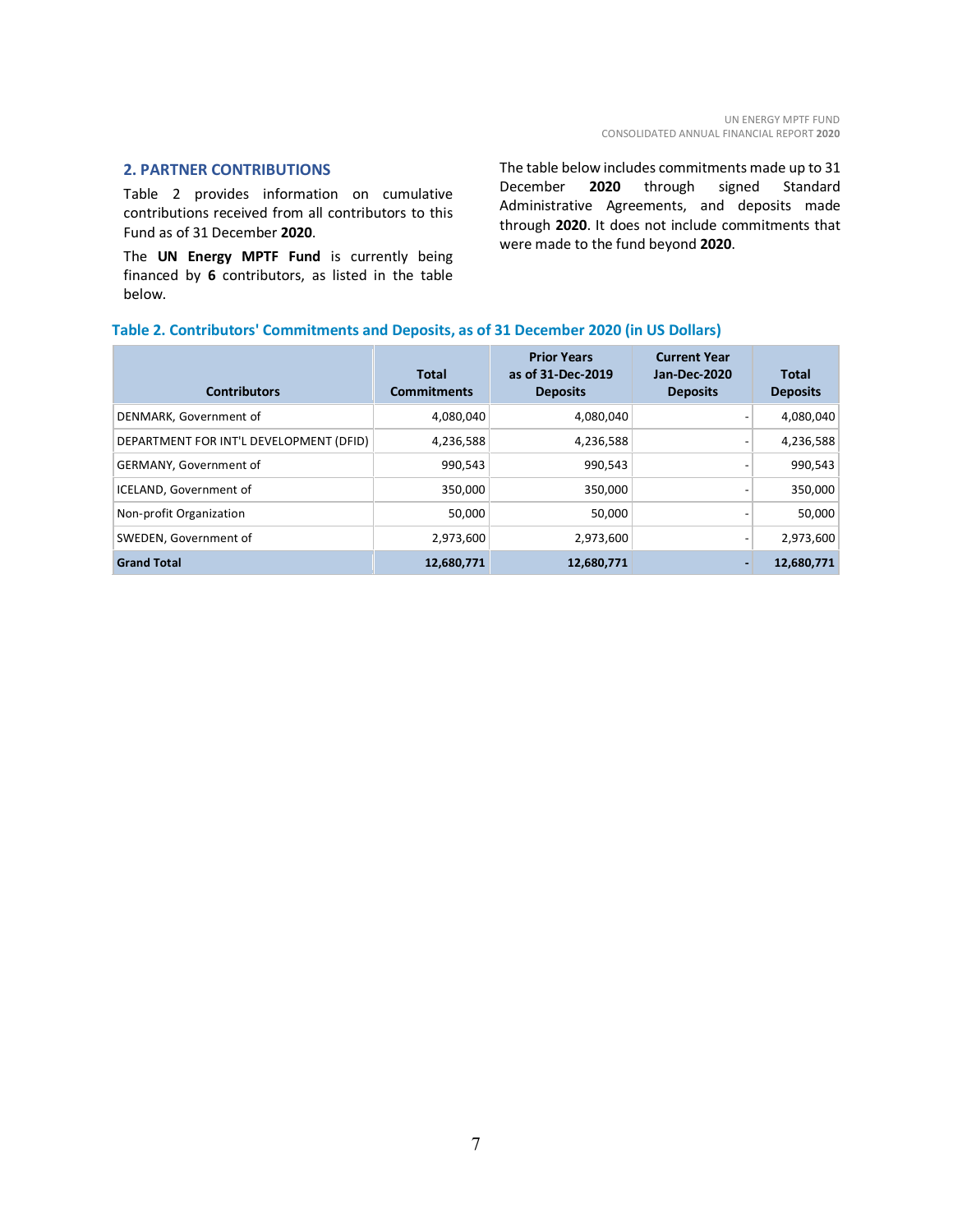#### <span id="page-7-0"></span>**3. INTEREST EARNED**

Interest income is earned in two ways: 1) on the balance of funds held by the Administrative Agent (Fund earned interest), and 2) on the balance of funds held by the Participating Organizations (Agency earned interest) where their Financial Regulations and Rules allow return of interest to the AA.

As of 31 December **2020**, Fund earned interest amounts to US\$ **46,957**.

Interest received from Participating Organizations amounts to US\$ **15,893**, bringing the cumulative interest received to US\$ **62,850**.

Details are provided in the table below.

#### **Table 3. Sources of Interest and Investment Income, as of 31 December 2020 (in US Dollars)**

| <b>Interest Earned</b>                     | <b>Prior Years</b><br>as of 31-Dec-2019 | <b>Current Year</b><br><b>Jan-Dec-2020</b> | <b>Total</b> |
|--------------------------------------------|-----------------------------------------|--------------------------------------------|--------------|
| <b>Administrative Agent</b>                |                                         |                                            |              |
| Fund Earned Interest and Investment Income | 35,374                                  | 11,584                                     | 46,957       |
| <b>Total: Fund Earned Interest</b>         | 35,374                                  | 11,584                                     | 46,957       |
| <b>Participating Organization</b>          |                                         |                                            |              |
| EOSG                                       | 15,336                                  |                                            | 15,336       |
| <b>UNIDO</b>                               | 557                                     |                                            | 557          |
| <b>Total: Agency earned interest</b>       | 15,893                                  |                                            | 15,893       |
| <b>Grand Total</b>                         | 51,267                                  | 11,584                                     | 62,850       |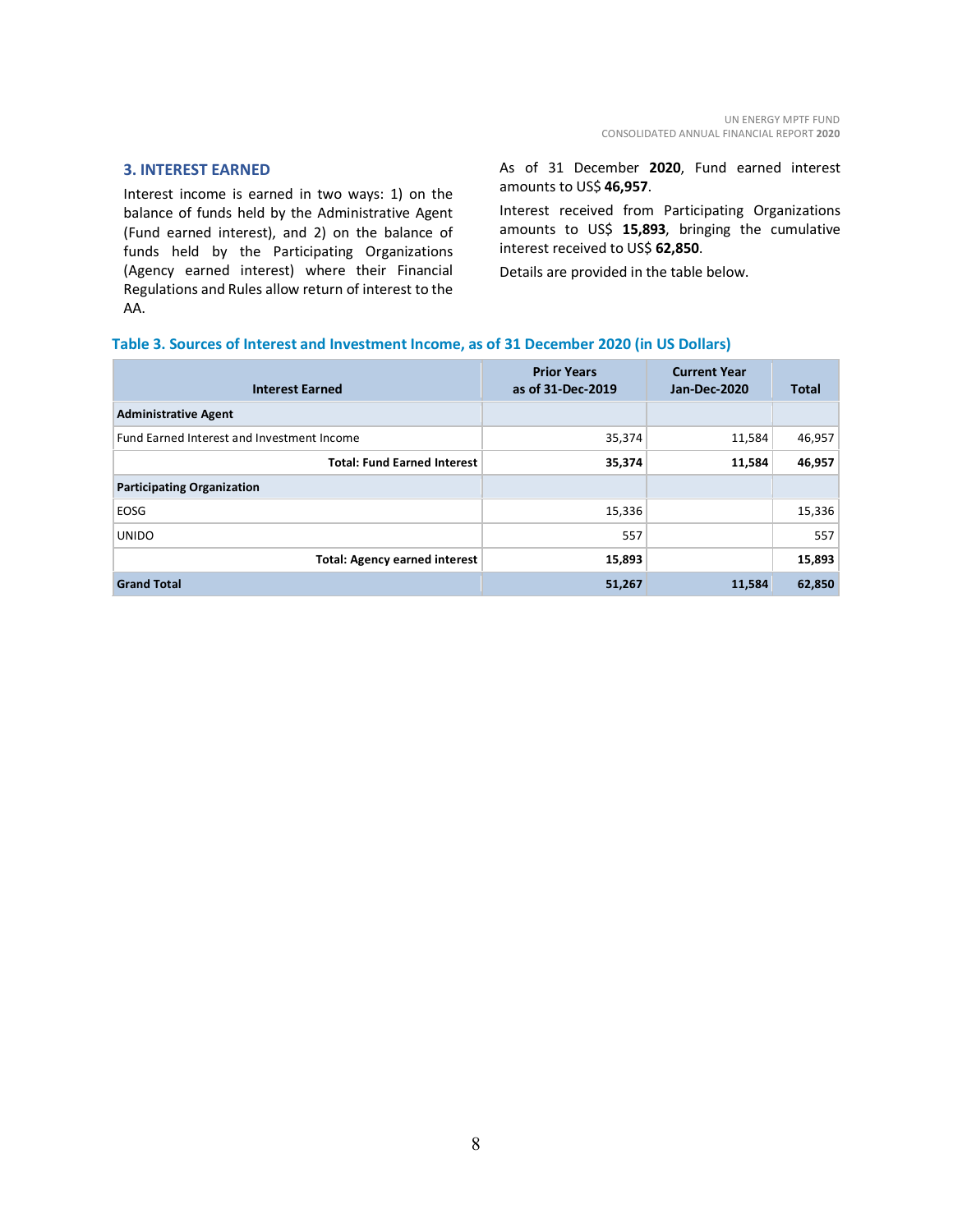#### <span id="page-8-0"></span>**4. TRANSFER OF FUNDS**

Allocations to Participating Organizations are approved by the Steering Committee and disbursed by the Administrative Agent. As of 31 December **2020**, the AA has transferred US\$ **12,484,768** to **4** Participating Organizations (see list below).

#### <span id="page-8-1"></span>4.1 TRANSFER BY PARTICIPATING ORGANIZATION

Table 4.1 provides additional information on the refunds received by the MPTF Office, and the net funded amount for each of the Participating Organizations.

# **Table 4.1. Transfer, Refund, and Net Funded Amount by Participating Organization, as of 31 December 2020 (in US Dollars)**

| Participating<br><b>Organization</b> | Prior Years as of 31-Dec-2019 |                |                   | <b>Current Year Jan-Dec-2020</b> |                |                   | <b>Total</b>     |                |                   |
|--------------------------------------|-------------------------------|----------------|-------------------|----------------------------------|----------------|-------------------|------------------|----------------|-------------------|
|                                      | <b>Transfers</b>              | <b>Refunds</b> | <b>Net Funded</b> | <b>Transfers</b>                 | <b>Refunds</b> | <b>Net Funded</b> | <b>Transfers</b> | <b>Refunds</b> | <b>Net Funded</b> |
| EOSG                                 | 3,319,654                     | (564, 596)     | 2,755,058         |                                  |                |                   | 3,319,654        | (564, 596)     | 2,755,058         |
| <b>UNDP</b>                          | 2,287,636                     | (53, 458)      | 2,234,178         |                                  |                |                   | 2,287,636        | (53, 458)      | 2,234,178         |
| <b>UNIDO</b>                         | 646,815                       |                | 646,815           |                                  |                |                   | 646,815          |                | 646,815           |
| <b>UNOPS</b>                         | 6,230,663                     | (327,817)      | 5,902,846         |                                  |                |                   | 6,230,663        | (327, 817)     | 5,902,846         |
| <b>Grand Total</b>                   | 12,484,768                    | (945, 871)     | 11,538,897        |                                  |                |                   | 12,484,768       | (945, 871)     | 11,538,897        |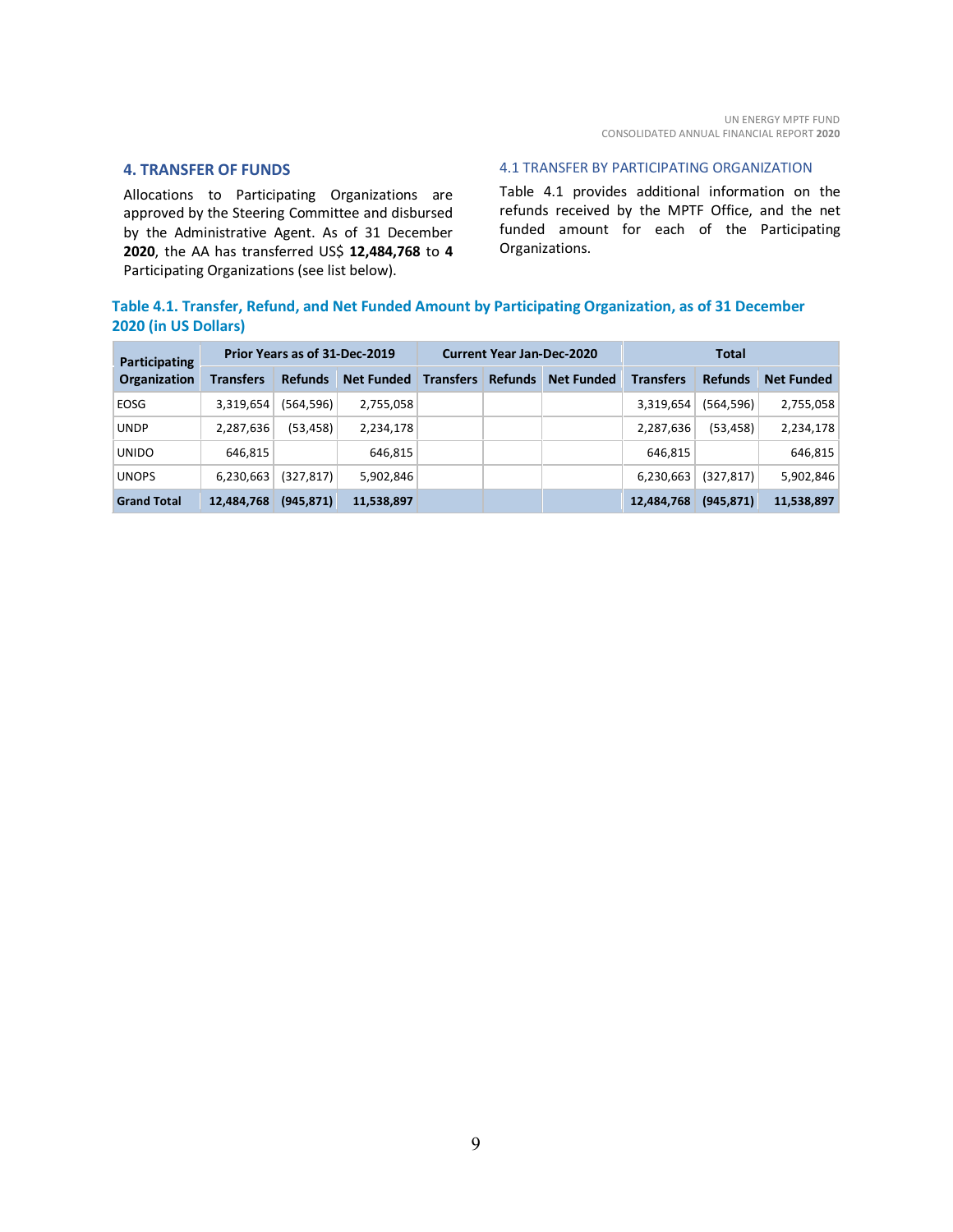### <span id="page-9-0"></span>**5. EXPENDITURE AND FINANCIAL DELIVERY RATES**

All final expenditures reported for the year **2020** were submitted by the Headquarters of the Participating Organizations. These were consolidated by the MPTF Office.

Project expenditures are incurred and monitored by each Participating Organization, and are reported as per the agreed upon categories for inter-agency harmonized reporting. The reported expenditures were submitted via the MPTF Office's online expenditure reporting tool. The **2020** expenditure data has been posted on the MPTF Office GATEWAY at [http://mptf.undp.org/factsheet/fund/SEA00.](http://mptf.undp.org/factsheet/fund/SEA00) 

#### <span id="page-9-1"></span>5.1 EXPENDITURE REPORTED BY PARTICIPATING **ORGANIZATION**

In **2020**, US\$ was net funded to Participating Organizations, and US\$ **(1,482)** was reported in expenditure.

As shown in table below, the cumulative net funded amount is US\$ **11,538,897** and cumulative expenditures reported by the Participating Organizations amount to US\$ **11,538,897**. This equates to an overall Fund expenditure delivery rate of **100** percent.

#### **Table 5.1. Net Funded Amount, Reported Expenditure, and Financial Delivery by Participating Organization, as of 31 December 2020 (in US Dollars)**

|                                      |                    |                             | <b>Expenditure</b>                      |                                            |                   |                           |
|--------------------------------------|--------------------|-----------------------------|-----------------------------------------|--------------------------------------------|-------------------|---------------------------|
| Participating<br><b>Organization</b> | Approved<br>Amount | <b>Net Funded</b><br>Amount | <b>Prior Years</b><br>as of 31-Dec-2019 | <b>Current Year</b><br><b>Jan-Dec-2020</b> | <b>Cumulative</b> | <b>Delivery Rate</b><br>% |
| EOSG                                 | 3,319,654          | 2,755,058                   | 2,756,540                               | (1, 482)                                   | 2,755,058         | 100.00                    |
| <b>UNDP</b>                          | 2,287,636          | 2,234,178                   | 2,234,178                               |                                            | 2,234,178         | 100.00                    |
| <b>UNIDO</b>                         | 646,815            | 646,815                     | 646,815                                 |                                            | 646.815           | 100.00                    |
| <b>UNOPS</b>                         | 6,230,663          | 5,902,846                   | 5,902,846                               |                                            | 5,902,846         | 100.00                    |
| <b>Grand Total</b>                   | 12,484,768         | 11,538,897                  | 11,540,379                              | (1, 482)                                   | 11,538,897        | 100.00                    |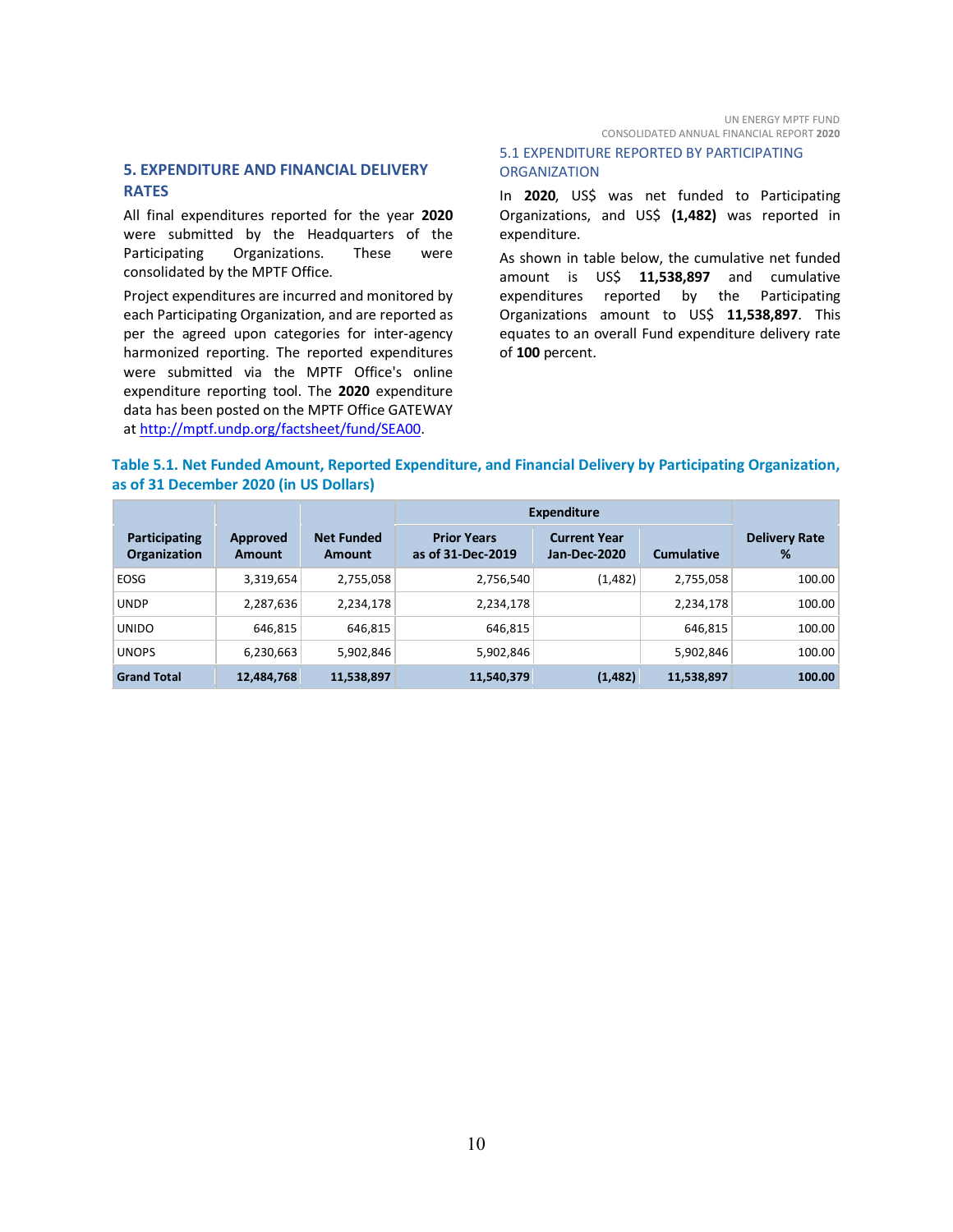#### <span id="page-10-0"></span>5.2 EXPENDITURE BY PROJECT

Table 5.2 displays the net funded amounts, expenditures reported and the financial delivery rates by Participating Organization.

# **Table 5.2. Expenditure by Project within Sector, as of 31 December 2020 (in US Dollars)**

| Sector / Project No. and Project Title |                                            | Participating<br>Organization | <b>Project</b><br><b>Status</b> | Total<br><b>Approved</b><br><b>Amount</b> | <b>Net</b><br><b>Funded</b><br>Amount | Total<br><b>Expenditure</b> | <b>Delivery</b><br>Rate<br>% |
|----------------------------------------|--------------------------------------------|-------------------------------|---------------------------------|-------------------------------------------|---------------------------------------|-----------------------------|------------------------------|
|                                        | <b>Sustainable Energy for All</b>          |                               |                                 |                                           |                                       |                             |                              |
| 00086618                               | Sustainable Energy for All<br>EOSG         | <b>EOSG</b>                   | Financially<br>Closed           | 3,319,654                                 | 2,755,058                             | 2,755,058                   | 100.00                       |
| 00086634                               | Sustainable Energy for All<br><b>UNIDO</b> | <b>UNIDO</b>                  | Financially<br>Closed           | 646,815                                   | 646,815                               | 646,815                     | 100.00                       |
| 00086635                               | Sustainable Energy for All<br><b>UNDP</b>  | <b>UNDP</b>                   | Financially<br>Closed           | 2,287,636                                 | 2,234,178                             | 2,234,178                   | 100.00                       |
| 00087047                               | Sustainable Energy for All<br><b>UNOPS</b> | <b>UNOPS</b>                  | Financially<br>Closed           | 6,230,663                                 | 5,902,846                             | 5,902,846                   | 100.00                       |
|                                        | <b>Sustainable Energy for All: Total</b>   |                               |                                 | 12,484,768                                | 11,538,897                            | 11,538,897                  | 100.00                       |

| <b>Grand Total</b> |  | 12,484,768 11,538,897 | 11,538,897 | 100.00 |
|--------------------|--|-----------------------|------------|--------|
|--------------------|--|-----------------------|------------|--------|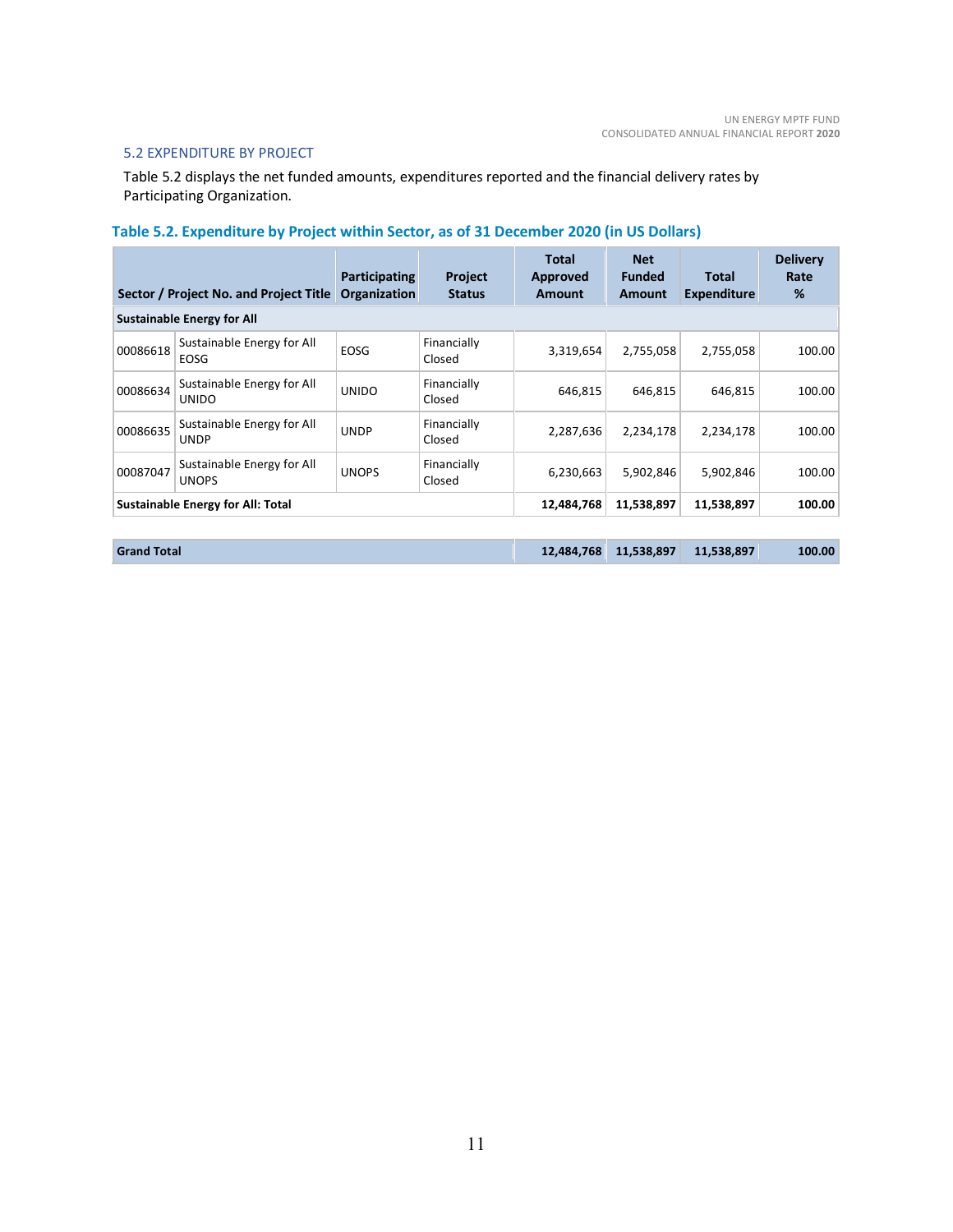#### <span id="page-11-0"></span>5.3 EXPENDITURE REPORTED BY CATEGORY

Project expenditures are incurred and monitored by each Participating Organization and are reported as per the agreed categories for inter-agency harmonized reporting. In 2006 the UN Development Group (UNDG) established six categories against which UN entities must report inter-agency project expenditures. Effective 1 January 2012, the UN Chief Executive Board (CEB) modified these categories as a result of IPSAS adoption to comprise eight categories. All expenditure incurred prior to 1 January 2012 have been reported in the old categories; post 1 January 2012 all expenditure are reported in the new eight categories. See table below.

#### **2012 CEB Expense Categories**

- 1. Staff and personnel costs
- 2. Supplies, commodities and materials
- 3. Equipment, vehicles, furniture and depreciation
- 4. Contractual services
- 5. Travel
- 6. Transfers and grants
- 7. General operating expenses
- 8. Indirect costs

\_\_\_\_\_\_\_\_\_\_\_\_\_\_\_\_\_\_\_\_\_\_

#### **Table 5.3. Expenditure by UNDG Budget Category, as of 31 December 2020 (in US Dollars)**

|                                             | <b>Expenditure</b>                      |                                            |              |                                                     |
|---------------------------------------------|-----------------------------------------|--------------------------------------------|--------------|-----------------------------------------------------|
| Category                                    | <b>Prior Years</b><br>as of 31-Dec-2019 | <b>Current Year</b><br><b>Jan-Dec-2020</b> | <b>Total</b> | <b>Percentage of Total</b><br><b>Programme Cost</b> |
| Staff & Personnel Cost                      | 6,044,806                               |                                            | 6,044,806    | 56.06                                               |
| Supplies, Communication, Materials          | 10,848                                  |                                            | 10,848       | 0.10                                                |
| Equipment, Vehicle, Furniture, Depreciation | 154,327                                 |                                            | 154,327      | 1.43                                                |
| <b>Contractual Services</b>                 | 1,063,458                               | $\qquad \qquad \blacksquare$               | 1,063,458    | 9.86                                                |
| Travel                                      | 2,109,456                               | $\overline{\phantom{a}}$                   | 2,109,456    | 19.56                                               |
| <b>Transfers and Grants</b>                 |                                         |                                            |              |                                                     |
| <b>General Operating</b>                    | 1,400,514                               | $\qquad \qquad \blacksquare$               | 1,400,514    | 12.99                                               |
| <b>Programme Costs Total</b>                | 10,783,409                              | ۰                                          | 10,783,409   | 100.00                                              |
| <sup>1</sup> Indirect Support Costs Total   | 756,970                                 | (1, 482)                                   | 755,488      | 7.01                                                |
| <b>Total</b>                                | 11,540,379                              | (1, 482)                                   | 11,538,897   |                                                     |

**<sup>1</sup> Indirect Support Costs** charged by Participating Organization, based on their financial regulations, can be deducted upfront or at a later stage during implementation. The percentage may therefore appear to exceed the 7% agreed-upon for on-going projects. Once projects are financially closed, this number is not to exceed 7%.